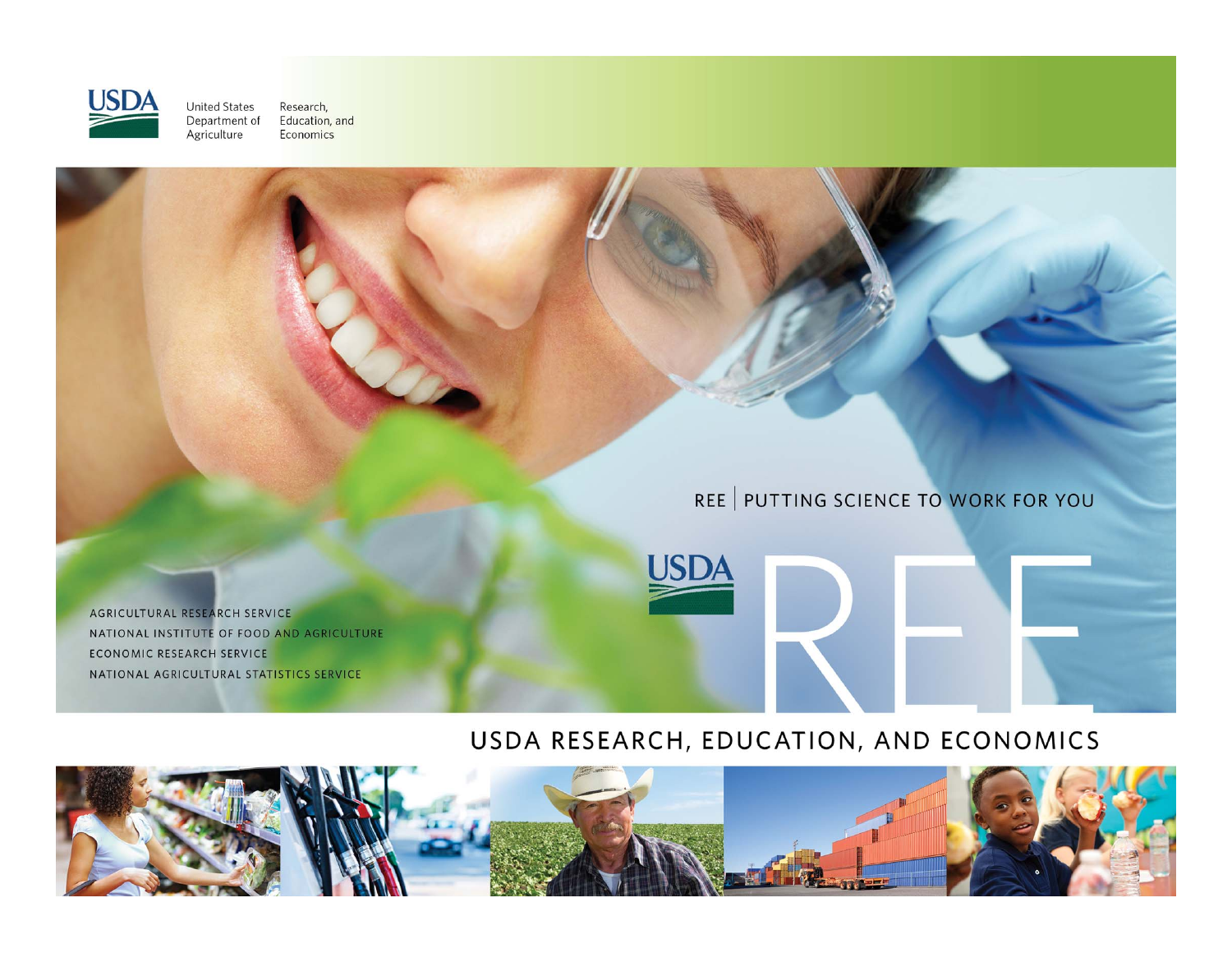

# Agricultural Preparedness Update

## Dr. Catherine Woteki

United States Department of Agriculture Chief ScientistUnder Secretary for Research, Education, and Economics

President's Council of Advisors on Science and Technology (PCAST) Public Meeting Agenda September 30, 2016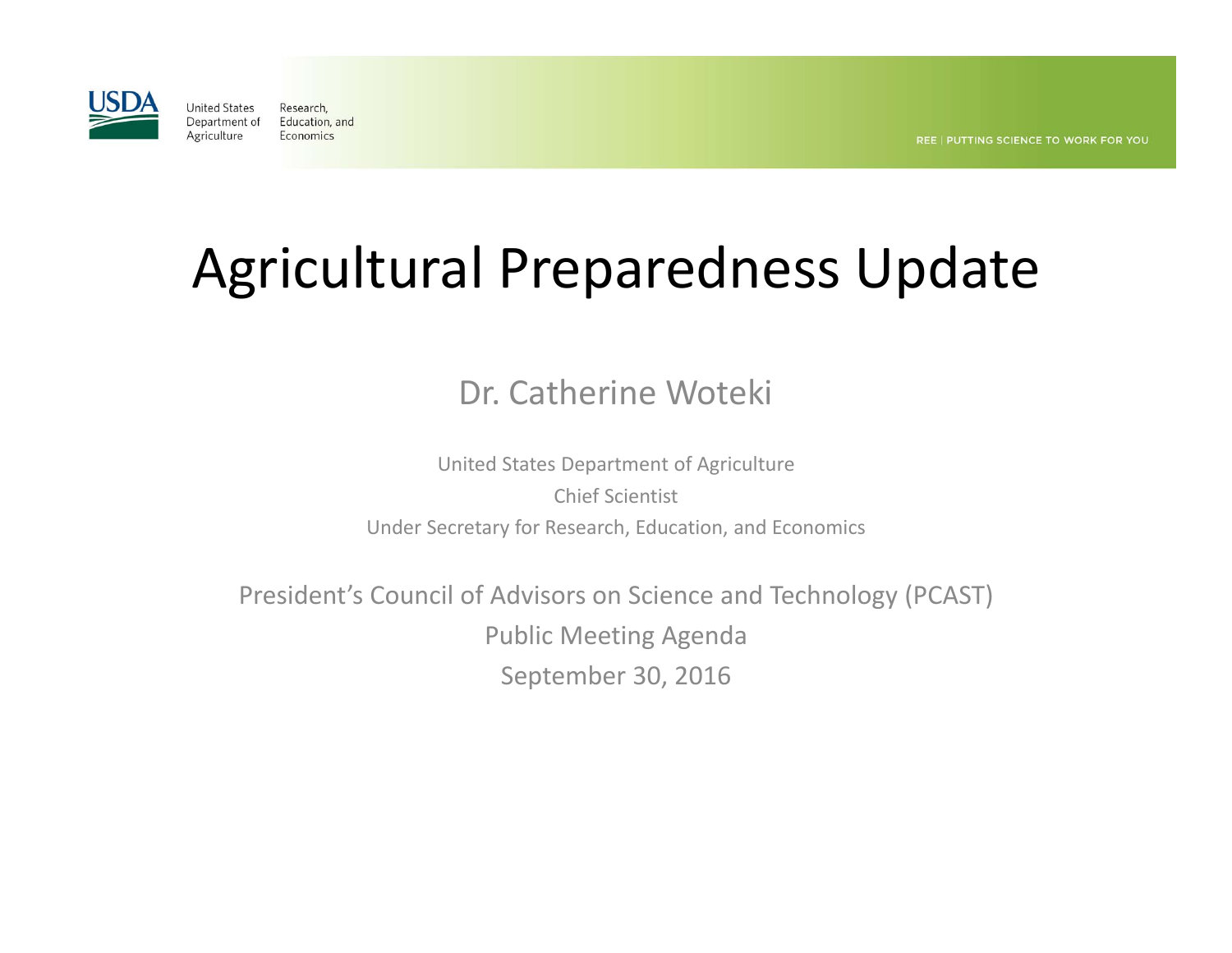

## Foundation for Food and Agricultural ResearchFFAR

- $\bullet$ Established by 2014 Farm Bill
- •Congress provided \$200 million for the Foundation, matched by mandatory non‐federal funds
- • Mission of the Foundation is to advance the research mission of the Department of Agriculture by supporting agricultural research activities focused on addressing key problems of national and international significance including:
	- $\blacktriangleright$ plant and animal health
	- ➤ production and products
	- ➤ food safety, nutrition and health
	- $\blacktriangleright$ renewable energy, natural resources and the environment
	- ➤ agricultural and food security
	- $\blacktriangleright$ agriculture systems and technology
	- $\blacktriangleright$ agricultural economics and rural communities

**Key members of USDA leadership were appointed to the Foundation's Board including the Secretary, the Undersecretary for Research, Education and Economics, the Director of National Institute of Food and Agriculture, and the Administrator of the Agricultural Research Service.**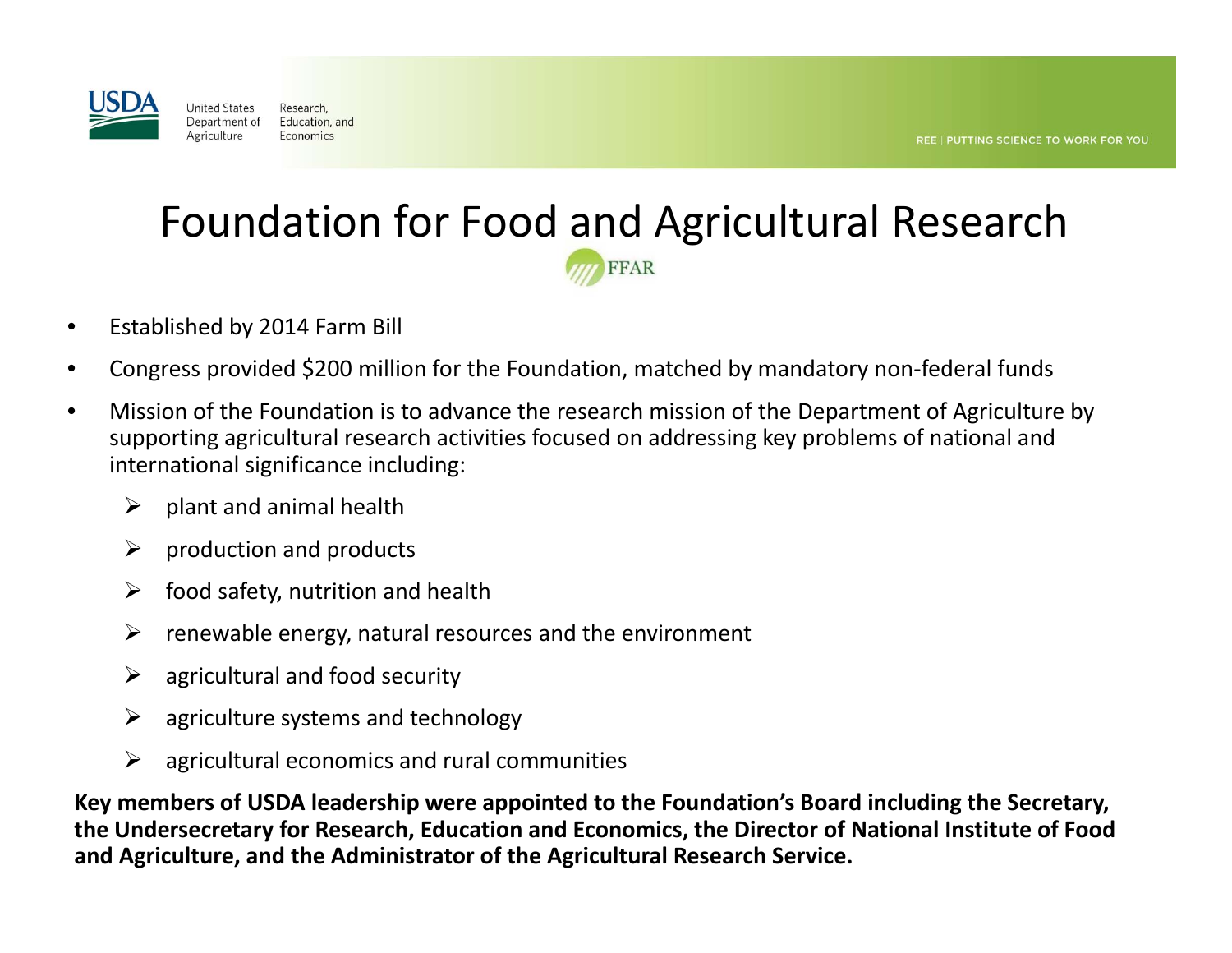

## Science Advisory Council

- • National Agricultural Research, Extension, Education and Economics (NAREEE) Advisory Board established the Science Advisory Council in 2016
- • Council will provide advice, guidance, on <sup>a</sup> scientific basis on the overall strength, practicality, and direction of agricultural research, including emerging technologies and scientific issues

First Three Topics the Science Advisory Council will advise on:

Rigor and Reproducibility in **Science** 

Gene Editing and New Plant Breeding **Techniques** 

Crowd Sourcing and Citizen Science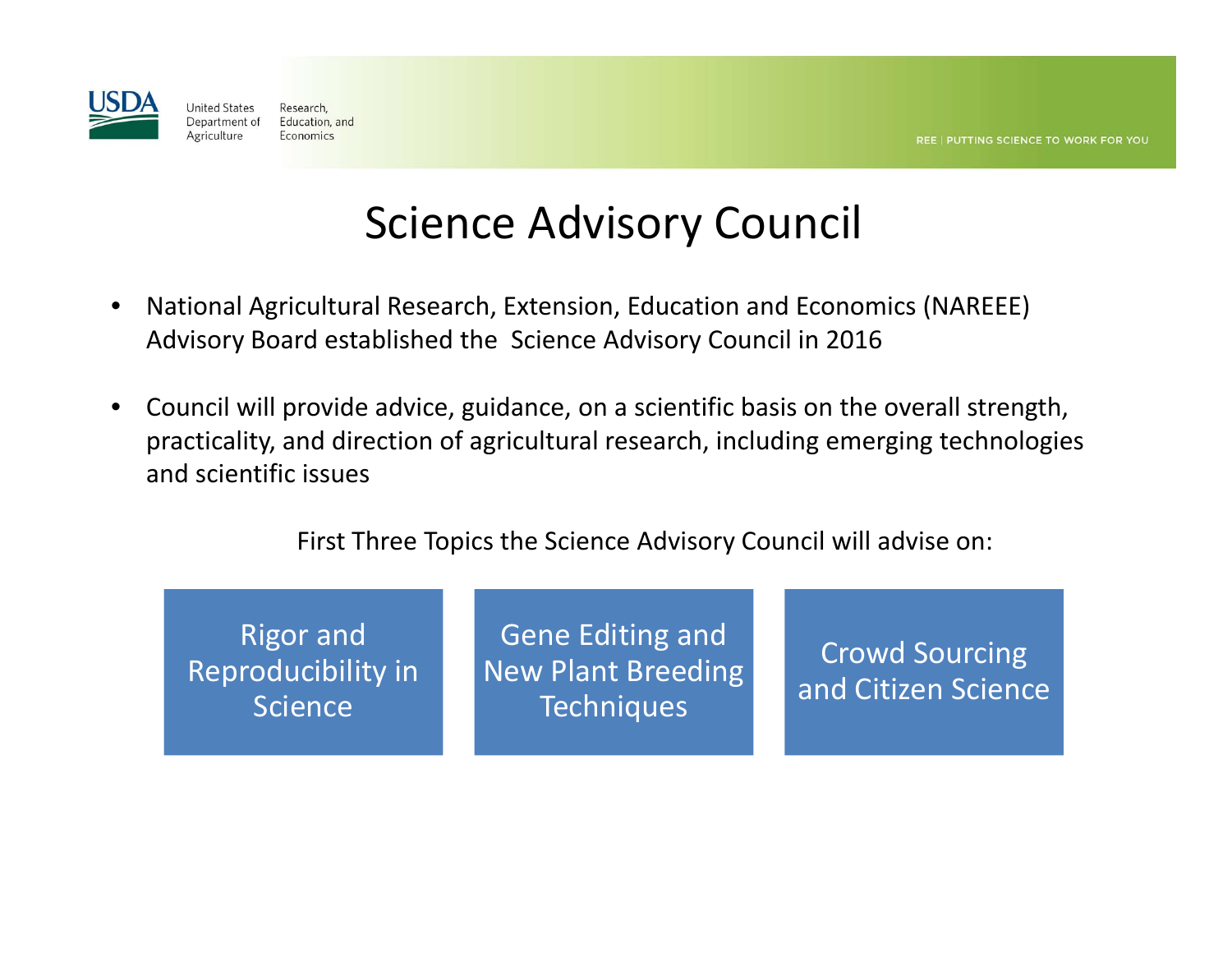

## Rebalancing Research Portfolio

NAREEE Advisory Board Report provides three recommendations for rebalance:

USDA should commission <sup>a</sup> set of studies to create and accurate and broad picture of current private and public funding of agricultural research.

USDA should host various regional listening sessions to assess public opinion on the issue of rebalancing private versus public funding of agricultural research.

USDA should host an annual meeting of <sup>a</sup> research roundtable for the express purpose for sharing research focus and research needs across public and private entities.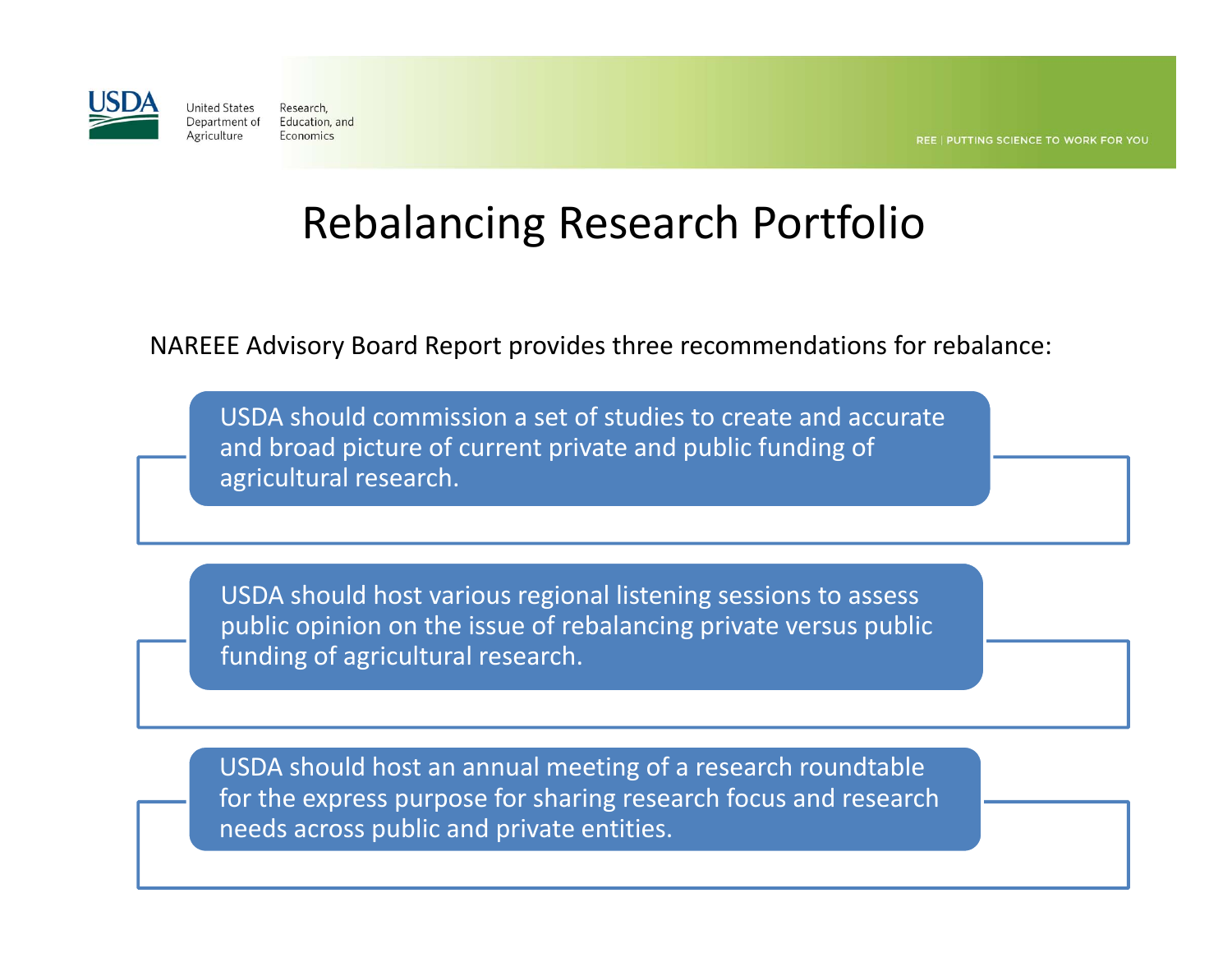

## **Decline in REE Funding: Real, inflation‐adjusted appropriations**